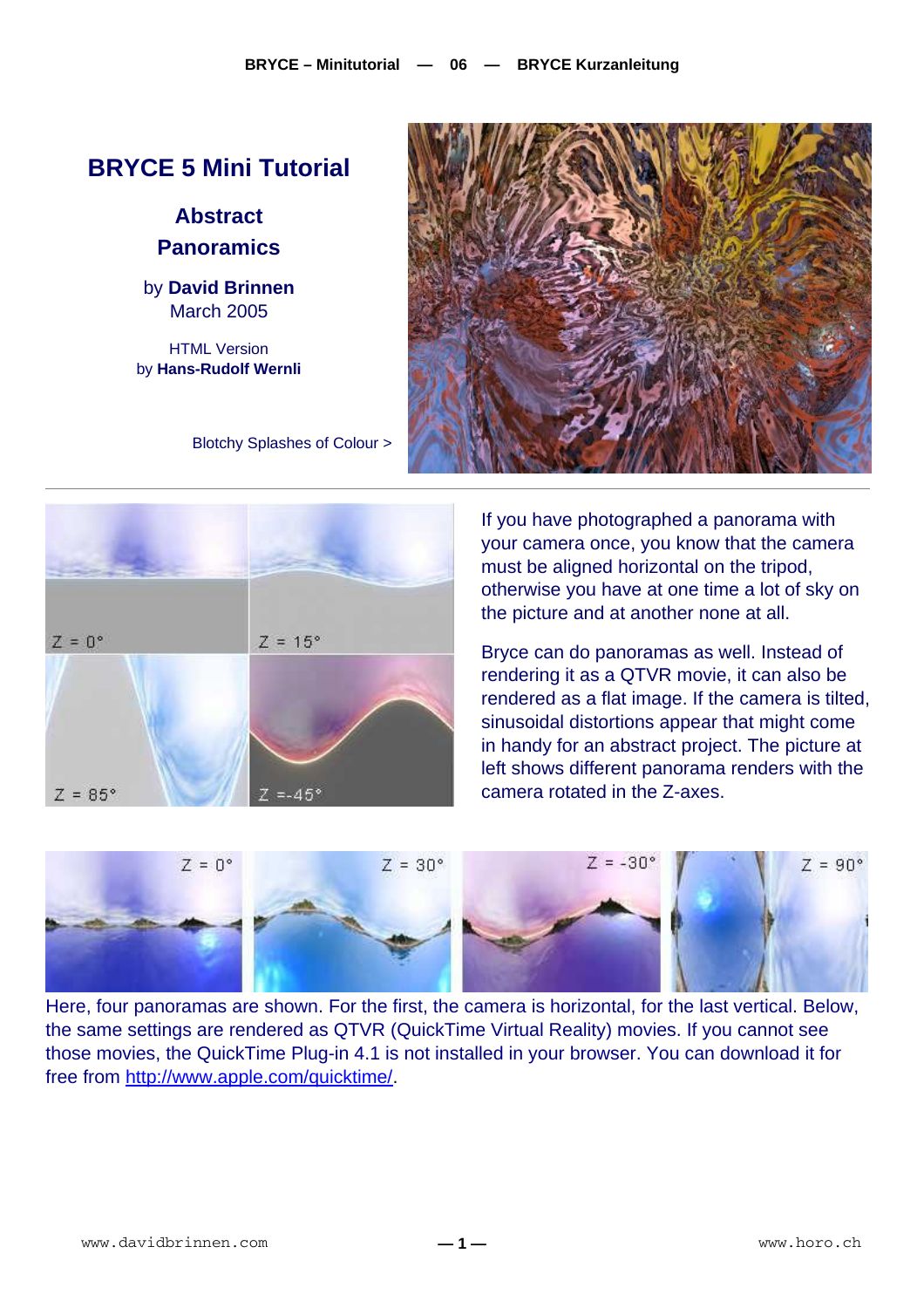

If 4 pictures are shown above, move the mouse pointer into any of them. Zoom out: push  $[Ctr1]$ key; zoom in: push [Shift] key. Turn: press left mouse key and move mouse inside the picture. In the last picture, the camera moves over the sky  $(Z = 90^{\circ})$ .

**Note:** In the PDF version, only the pictures are shown, the movies could not be embedded. You may download them separately **[here](http://www.horo.ch/raytracing/tuts/pdf/showz.zip)** (174 KB).

| <b>Camera &amp; 2D Projection</b> |                                                                                                                 |        |         |                  |   |  |  |  |
|-----------------------------------|-----------------------------------------------------------------------------------------------------------------|--------|---------|------------------|---|--|--|--|
|                                   | General                                                                                                         |        | Linking | <b>Animation</b> |   |  |  |  |
|                                   | Object Name<br>Camera                                                                                           |        |         |                  |   |  |  |  |
|                                   | ) Trackball<br>al Invisible<br>Center To Selection @ Locked<br>Show FOV<br>Tripod<br>Free<br>Show Origin Handle |        |         |                  |   |  |  |  |
| Absolute Coordinates              |                                                                                                                 |        |         |                  |   |  |  |  |
|                                   | Origin                                                                                                          | о      | 50      | n                | в |  |  |  |
|                                   | Position                                                                                                        | n      | 50      | n                | R |  |  |  |
|                                   | Rotate                                                                                                          | n<br>χ | n       | 45               | o |  |  |  |
|                                   | Pan V                                                                                                           | ۵      | FOV     | 60               | o |  |  |  |
|                                   | Pan H                                                                                                           | 0      | Scale   | 100              | % |  |  |  |
|                                   |                                                                                                                 |        |         |                  |   |  |  |  |

## **— After these introductory words, we start with the serious work. —**

It does not matter where the camera is located. The settings shown position it in the middle. The important part is to tilt the Z-axes of the camera to 45°.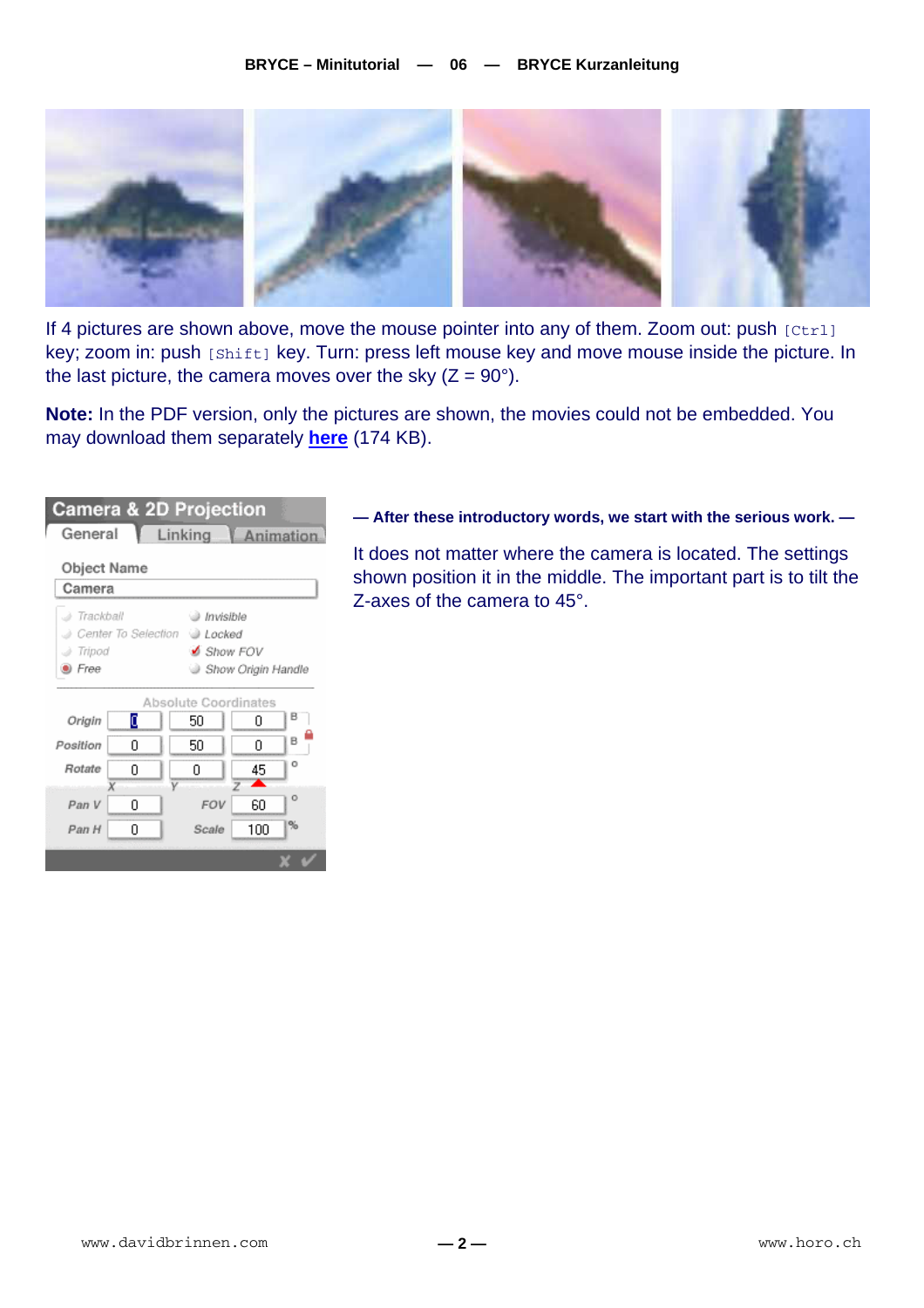

### **Render Options**



- Default (No AntiAliasing)
- <sup>®</sup> Regular (Normal AntiAliasing)
- Super (Fine Art AntiAliasing)
- Premium (Effect AntiAliasing)

Rays per pixel  $\overline{1}$ 

**Premium Effects** 

- J Soft Shadows
- <sup>3</sup> Blurry Reflections
- Blurry Transmissions

Lens Radius 0.10

Focal Length 153.60

Set To Current Selection

- True Ambience
- @ Depth of Field

**Preview Render** Bender With Textures

General C Full Render

#### Optimizations for Clustered Scenes (BSP)

in for Uniform Scenes (Grid)

## a Minimal

- @ Normal
- Aggressive
- 

#### Post-Processing Gamma Correction

- 48-bit Dithering
- Projection & Masking Perspective Projection 360 Panorama Projection @ No Mask Dbject Mask a Distance Mask Attitude Mask Optics  $\blacktriangleright$  Reflections  $\blacktriangle$  Transmissions  $\blacktriangle$  Retractions Shadows Maximum Ray Depth 24 Total Internal Reflection (TIR)

Maximum TIR Depth 2

A click on «Render Options...» (above) opens this window. «360° Panorama Projection» was selected already. Now, the «Maximum Ray Depth» is changed from the default 6 to 24. This parameter determines. how many times a ray is reflected when rendering the picture (mirror in mirror).

What we are going to do here, it should be rendered as a 360° panorama. The picture size does not matter. For this tutorial, we keep the default aspect ratio of  $4:3$ .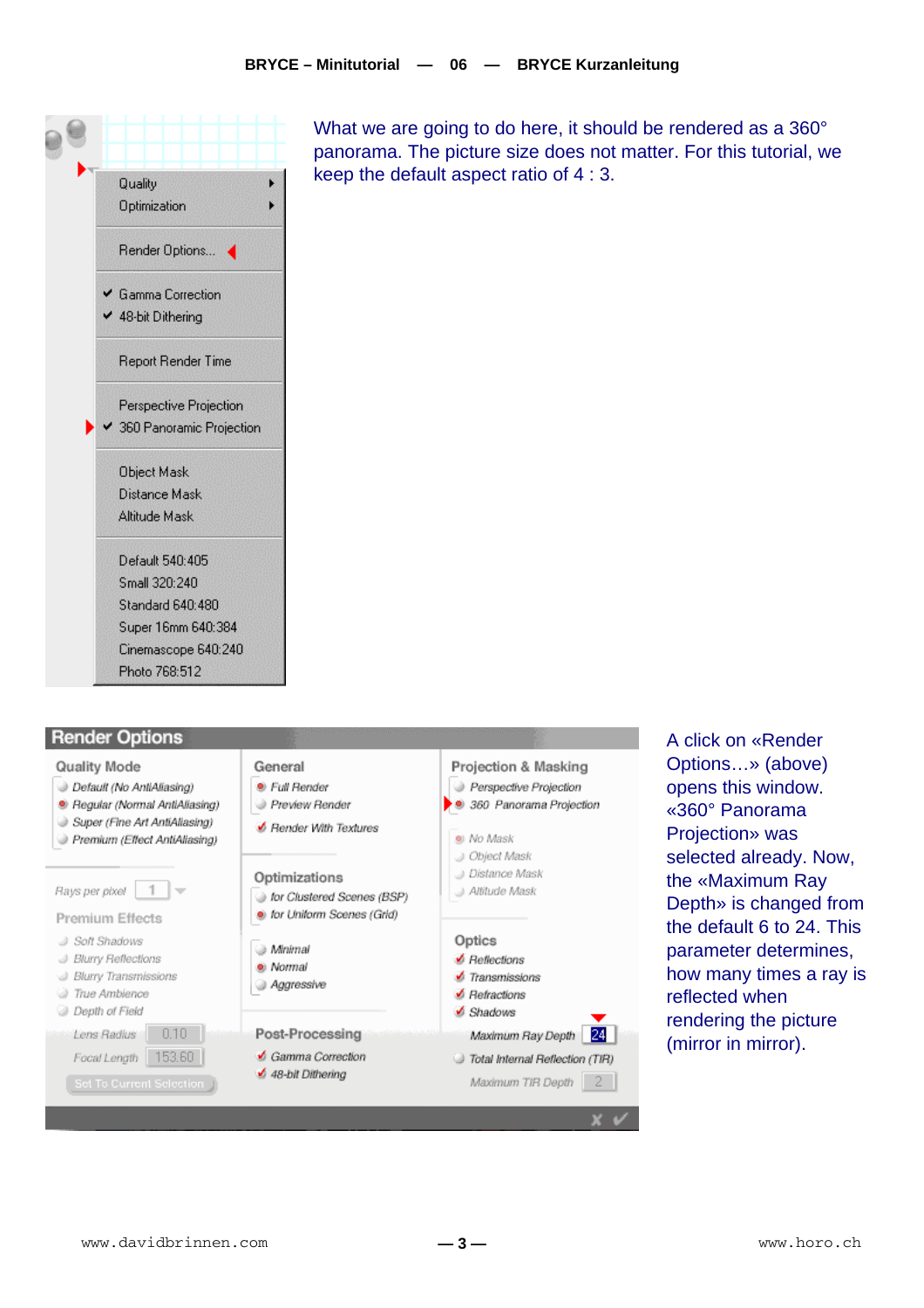

Create a cube.



The cube is enlarged and placed in such a way, that the camera will be in its centre. The numbers given assure this. Generally, you're free to resize the cube to your desires as long as the camera is kept in its centre.

The surfaces of the cube must be reflecting. In the Materials Lab the default grey is converted to a perfect mirror (next picture).



**With** these settings you get a perfect mirror.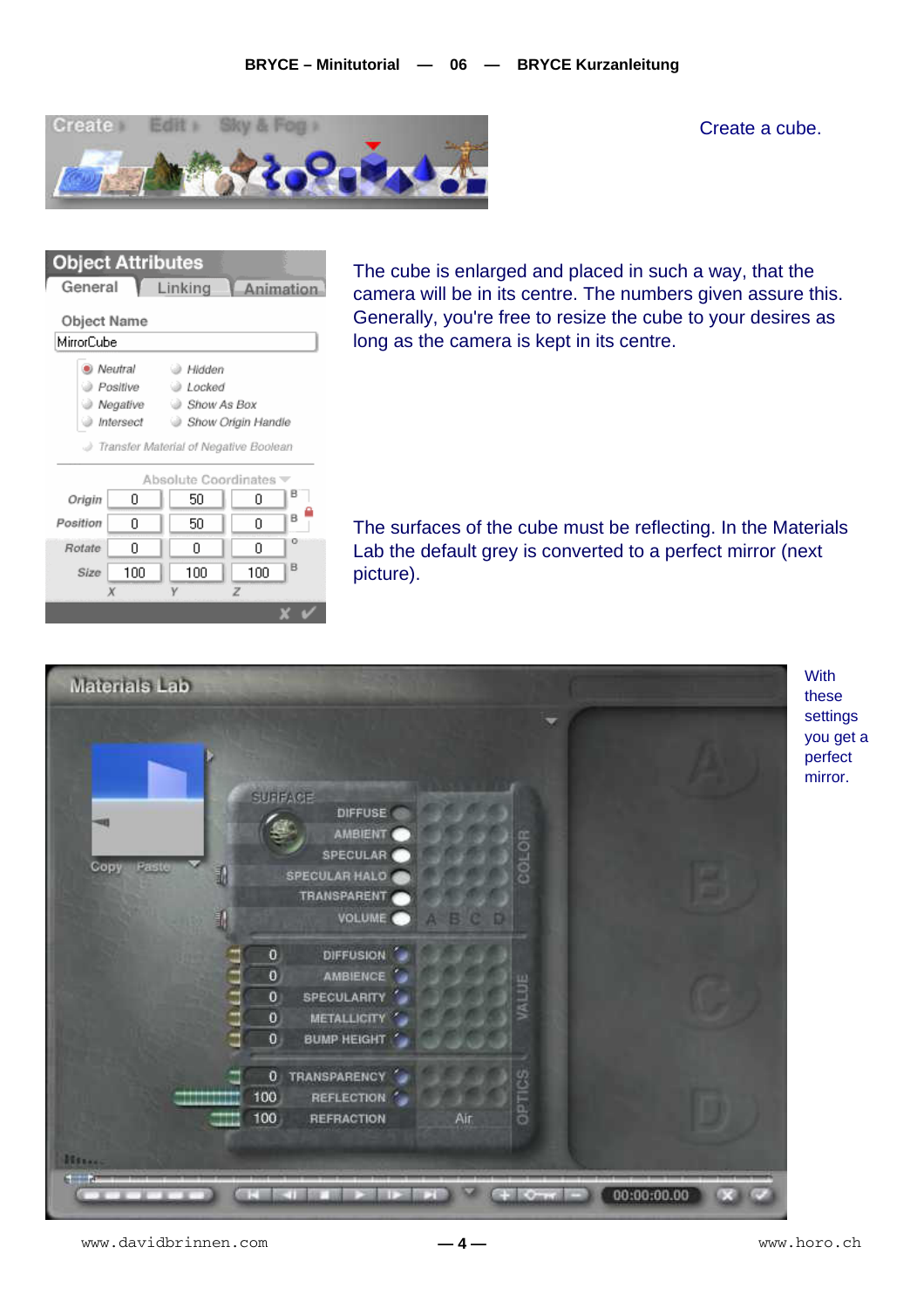Now, we create a sphere. Instead of getting the sphere from the «Create» menu, scale and place it by entering the appropriate values in the «Object Attributes» dialogue as we have done for the cube, we do a short cut that creates the sphere, scales it and places it at the desired position.

The cube is still selected. With the key combination  $[Ctrl] [c]$  the cube is being copied into the clip board and with  $[Ctrl] [v]$  inserted at the same position as the cube.



Move mouse to double sided arrow, press and hold left mouse key, move mouse to sphere and let go mouse key.

This transforms the copied cube into a sphere. The sphere is now selected and has the mirror material applied. This has to be changed now.

We will assemble the material for the sphere. This will get us acquainted with the Materials Lab, the Deep Texture Editor (DTE) — so many seem to dread — and the Textures Library.



Click on **a** while you hold the [Ctrl] key in order to place the three knobs in a row. Three randomly selected textures will appear. To have both knobs set at **b**, the [Ctrl] key must be hold as well.

Click on the knob **1** at the lower right corner of each texture and select the co-ordinates system (space) from the drop down that opens. It doesn't matter at this point that the textures are not the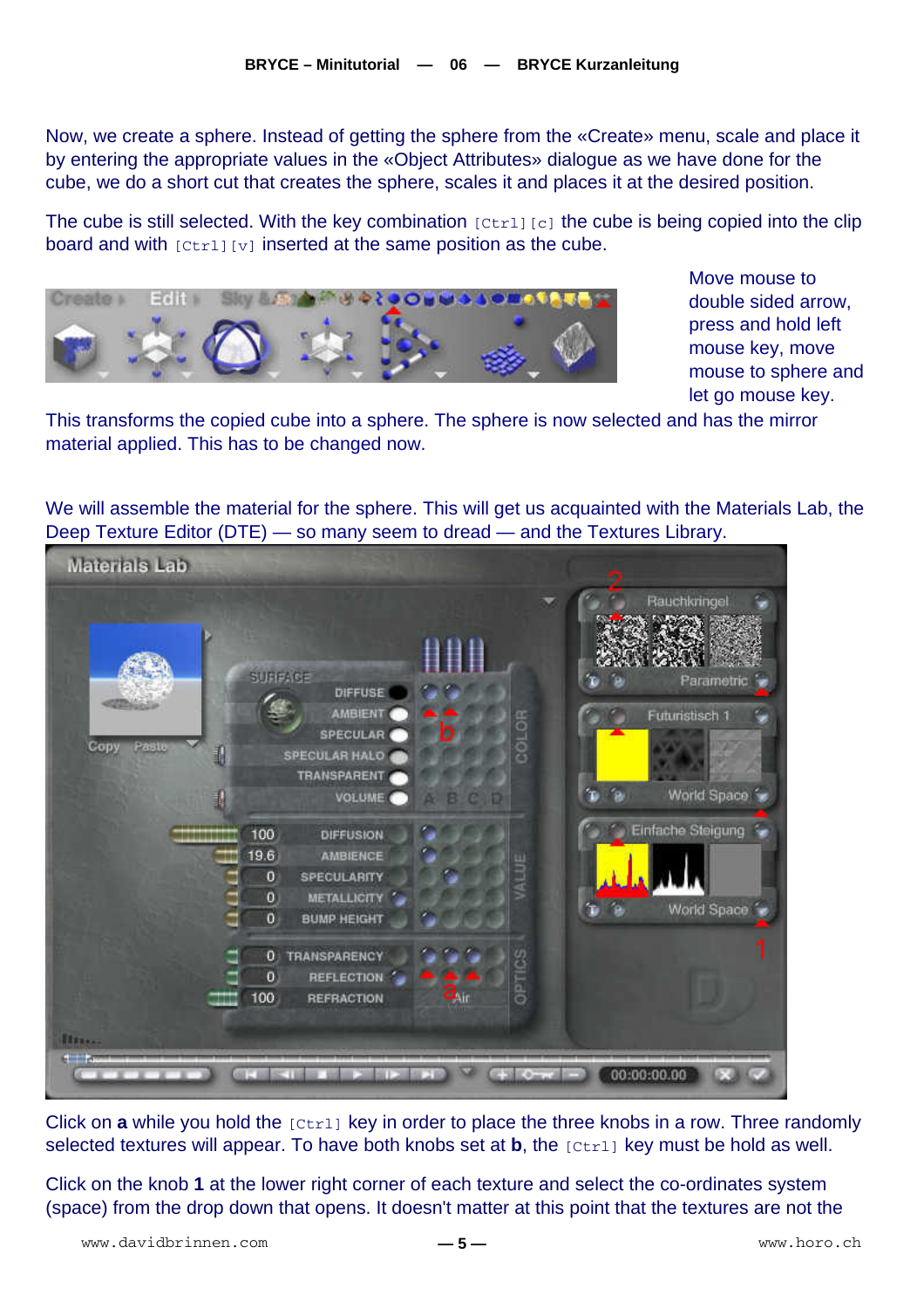same as shown on the picture above. It does matter, however, that the co-ordinate system is set as shown in the picture (text left of the lower right button).

Click on the second knob on top left of the first texture **2** to open the DTE.



In the DTE, click on the upper right button of the Combination picture to open the Texture Library. Note: At this time you will see a different picture.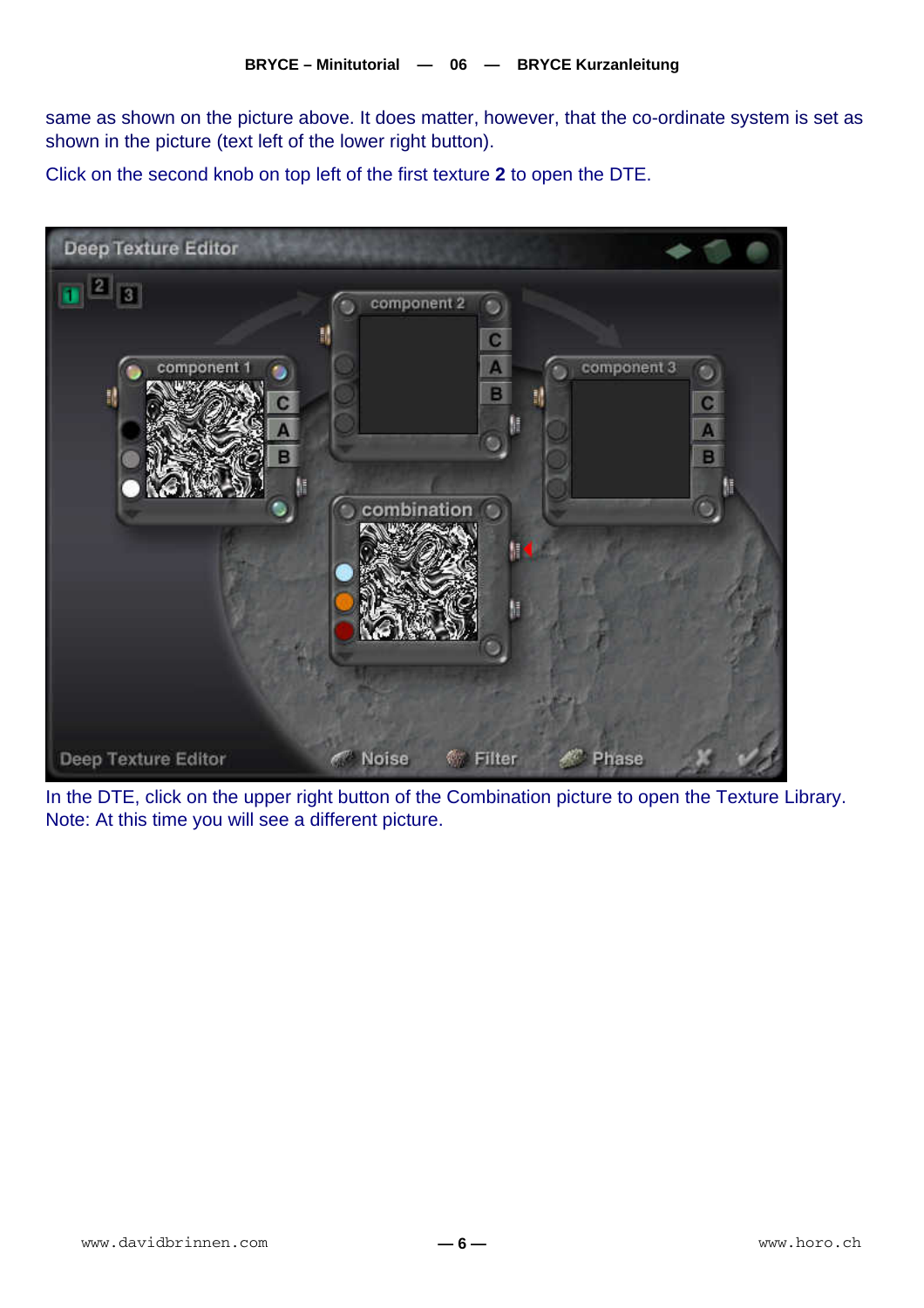

Select «Smokey» from «Psychedelic» in the Textures Library and close it.

## Set all parameters approximately to the indicated values

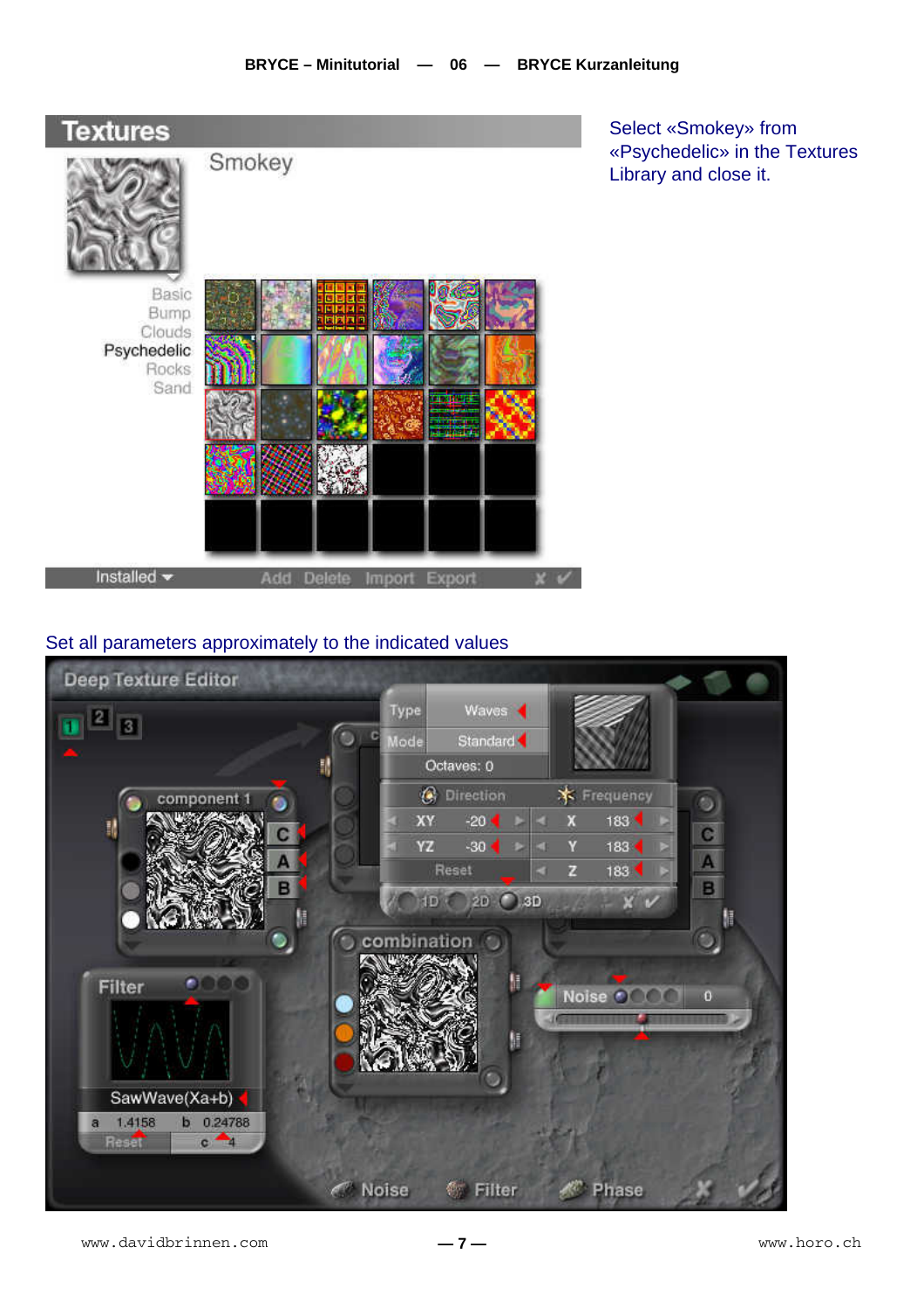Of course, you may set the values and switches differently, if you wish. The first texture is now done.

| <b>Textures</b>                                       |                             |
|-------------------------------------------------------|-----------------------------|
| <b>CHT</b><br>Basic                                   | techno city 2               |
| Bump<br><b>Clouds</b><br>Psychedelic<br>Rocks<br>Sand | <b>THE T</b>                |
| Installed $\blacktriangleright$                       | Import Export<br>Add Delete |

Open the DTE for the second texture and from there the Texture Library. Select the texture shown.

Set all parameters and switches approximately to the values shown.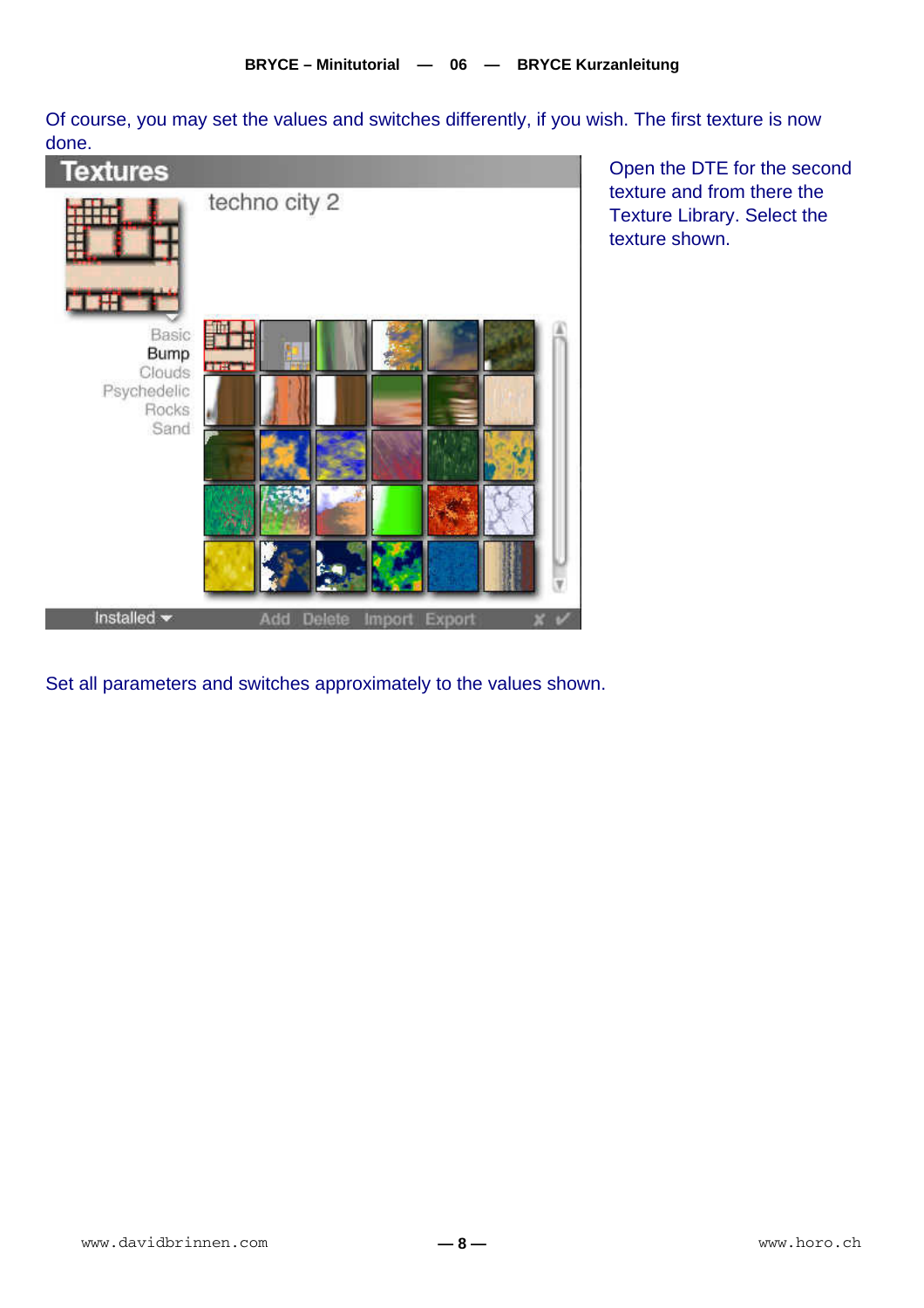## **BRYCE – Minitutorial — 06 — BRYCE Kurzanleitung**



When all controls are set to the correct values and positions, the second texture is done.



You might have guessed it: open the DTE for the third texture and from there the Texture Library. Select the texture shown.

This texture is accepted without any tweaking and as soon as it is selected, quit the DTE.

This texture controls how the first and the second blend over depending on the height of the object they are applied to and how one texture takes over the surface from the other.

With this, the material for the sphere is complete and we can continue building up our scenery.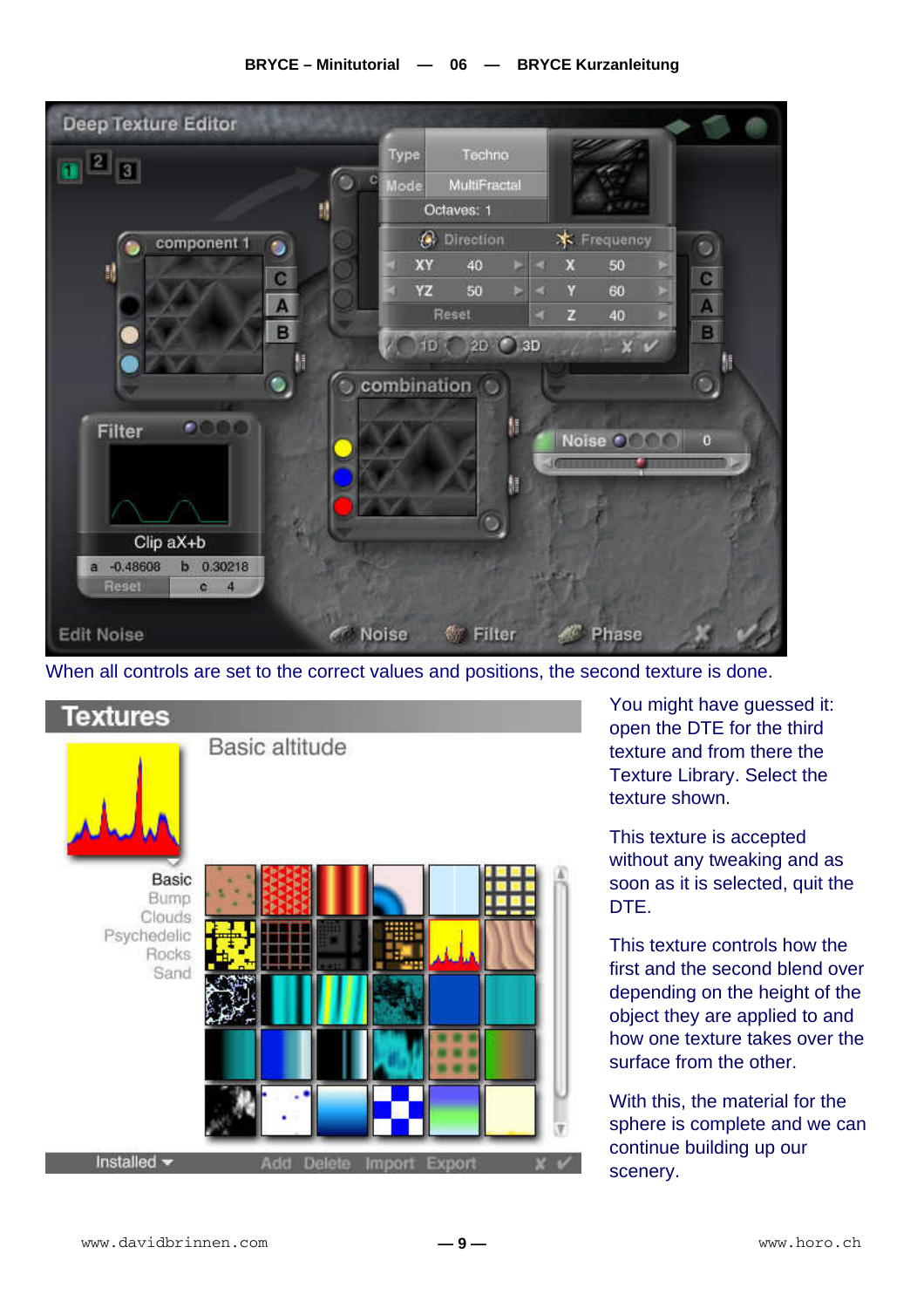

Now, create a Radial Light.

| <b>UDJECT ATTributes</b> |                                       |           |                      |                    |   |  |  |
|--------------------------|---------------------------------------|-----------|----------------------|--------------------|---|--|--|
| General                  |                                       |           | Linking              | Animation          |   |  |  |
|                          |                                       |           |                      |                    |   |  |  |
|                          | Object Name                           |           |                      |                    |   |  |  |
| InnerLight               |                                       |           |                      |                    |   |  |  |
|                          |                                       | Neutral   | A Hidden             |                    |   |  |  |
|                          |                                       | Positive  | ⊜ Locked             |                    |   |  |  |
|                          |                                       | Negative  | Show As Box          |                    |   |  |  |
|                          |                                       | Intersect |                      | Show Origin Handle |   |  |  |
|                          | Transfer Material of Negative Boolean |           |                      |                    |   |  |  |
|                          |                                       |           |                      |                    |   |  |  |
|                          |                                       |           | Absolute Coordinates |                    |   |  |  |
| Origin                   |                                       | $-29.00$  | 50                   | 29.00              |   |  |  |
| Position                 |                                       | -29       | 50                   | 29                 | B |  |  |
| Rotate                   |                                       | ۵         | Ο                    | ۵                  | o |  |  |
|                          | Size                                  | 10        | 10                   | 10                 | B |  |  |
|                          |                                       | v         | v                    |                    |   |  |  |

The Radial Light is set into the sphere. The picture from the Object Attributes dialogue shows how it has to be scaled and placed.

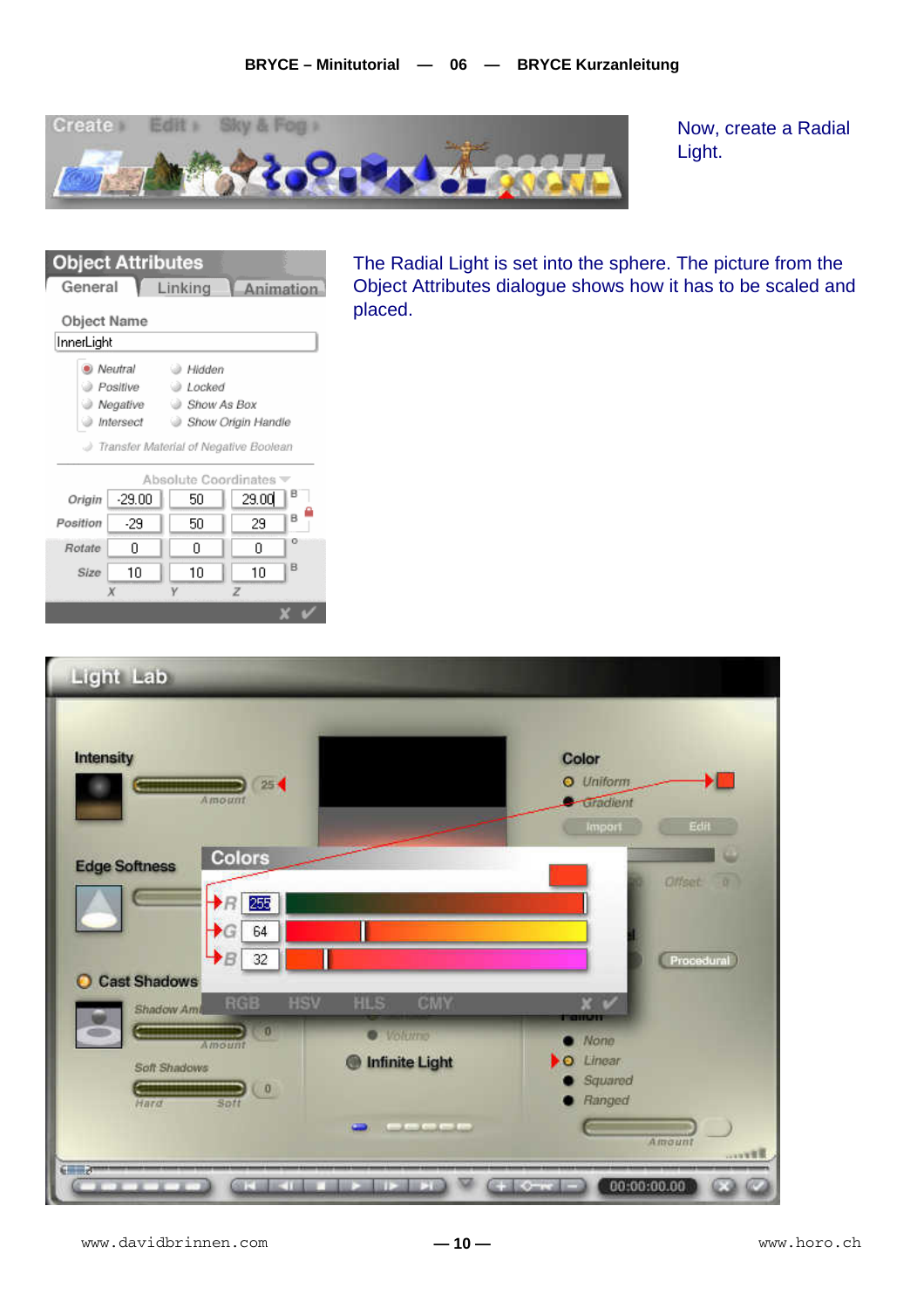With the selected Radial Light, click on the **E** to open the Light Lab. Adjust Intensity to 25. Clicking on the colour field while holding down the [Ctrl] key opens the colour control dialogue. Adjust the colour for the Radial Light within the sphere as shown.

| <b>Object Attributes</b><br>General                           |             | Linking            | Animation |        |  |  |  |
|---------------------------------------------------------------|-------------|--------------------|-----------|--------|--|--|--|
|                                                               | Object Name |                    |           |        |  |  |  |
| OuterLight                                                    |             |                    |           |        |  |  |  |
|                                                               | Neutral     | ⊕ Hidden           |           |        |  |  |  |
|                                                               | Positive    | a Locked           |           |        |  |  |  |
|                                                               | Negative    | <b>Show As Box</b> |           |        |  |  |  |
|                                                               | Intersect   | Show Origin Handle |           |        |  |  |  |
| Transfer Material of Negative Boolean<br>Absolute Coordinates |             |                    |           |        |  |  |  |
| Origin                                                        | 41.00       | 50                 | $-41.00$  | в      |  |  |  |
| Position                                                      | 41          | 50                 | -41       | B      |  |  |  |
| Rotate                                                        | 0           | 0                  | ۵         | o      |  |  |  |
| Size                                                          | 10          | 10                 | 10        | $_{B}$ |  |  |  |
| $\chi$<br>γ<br>z                                              |             |                    |           |        |  |  |  |
|                                                               |             |                    |           |        |  |  |  |

Create a second Radial Light. It will be positioned outside the sphere — but still inside the cube. The picture from the Object Attributes dialogue shows how it has got to be scaled and placed.



With the selected Radial Light, click on the **E** to open the Light Lab. Adjust Intensity to 50. and the colour for the Radial Light between the sphere and the cube as shown.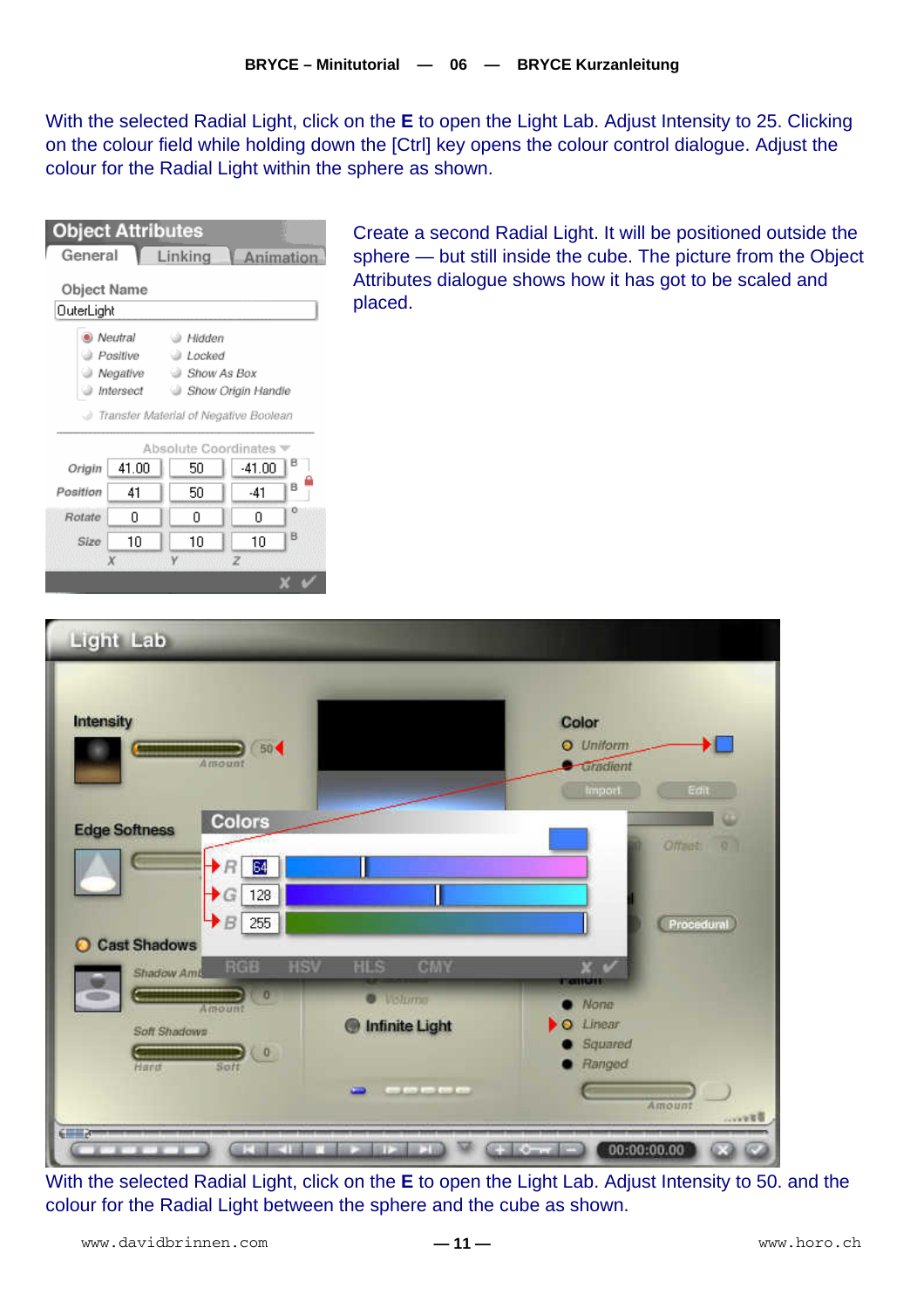

The scene we have built up looks as shown in the picture above. What is yet missing are some adjustments to the sky.



From the Sky Library, select «Starfield». Then, adjust the Haze by moving the mouse sideways in the picture while holding the left mouse key until the number 93 appears at the bottom left of the screen.

To adjust this value is a bit nit-picking. The influence of this parameter is very small with the size chosen for the objects. However, if you use objects with a much larger size, the effect becomes noticeable.